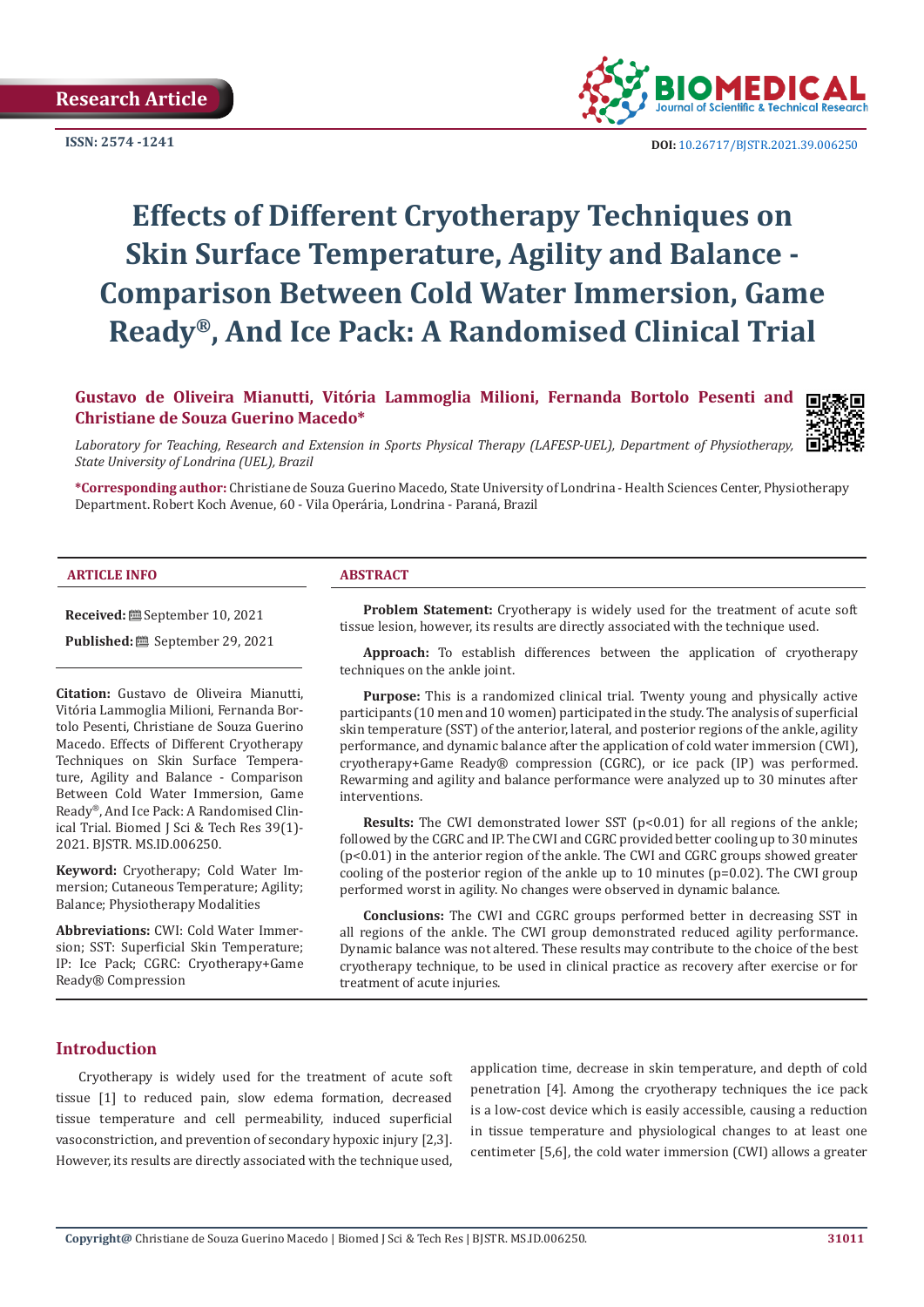body area to be exposed to cold [7], maintaining tissue cooling for longer and providing increased analgesia [8] and cryotherapy with intermittent compression can deliver similar results [9,10]. The literature shows that cryotherapy with intermittent compression is widely used for recovery of ligament injuries [11], total knee arthroplasty [12] and reduction in post-operative pain [10].

This form of application is effective in reducing pain [10,13,14], improving tissue oxygenation and microcirculation, and providing faster recovery from ligament disorders [15]. In addition, Murgier at. al. Murgier, et al. [11] reported that pneumatic compression and cryotherapy may reduce pain and postoperative blood loss, and lead to higher functional scores [12]. On the other hand, cryotherapy and intermittent compression equipment are more expensive and less accessible for health professionals. Several studies have aimed to evaluate the differences between the application of cryotherapy techniques, with divergent methods and contradictory results [10,16,17]. In addition, Hawkins and Hawkins [18] reported that sports physical therapists applied cryotherapy with great variability for acute or sub-acute ankle sprain and that efforts need to be made to substantiate the evidence of cryotherapy application [19].

Thus, little is known about the differences between the applications of an ice pack, cold water immersion, and cryotherapy associated with intermittent compression for the purpose of reducing skin surface temperature (related to treatment efficacy) and changing agility and balance. Therefore, new research should include controlled and reproducible different techniques. To contribute to discussions on the effects and indications of different techniques of cryotherapy on the ankle joint, the present study aimed to establish differences between applications of cryotherapy techniques on the ankle superficial skin temperature (SST) in different regions of this joint; the effects on agility and dynamic balance were also evaluated. We hypothesized that the three cryotherapy techniques studied would have the same effects on decreasing skin temperature, agility and balance. In addition, we hypothesized that the anterior, posterior, and lateral regions of the ankle would present different values of cooling. Thus, the results may support clinical decision making and aid choices made according to preference among the techniques.

# **Methods**

This was a randomized clinical study, approved by the Research Ethics Committee of the institution (case N. 2.117.378) and registered at www.clinicaltrials.gov (ID NCT03659474). All procedures were performed at the physiotherapy outpatient clinic of the University. Twenty young and physically active subjects (ten men and ten women), without injuries or complaints in the ankle participated in the study. The women's evaluations were carried out outside the menstrual period, since when they are menstruating, worsening in agility and dynamic balance can occur [20]. The sample size was calculated based on the results of the manuscript "The Magnitude of Tissue Cooling during Cryotherapy with Varied Types of Compression" [21], considering the SST over the mid-portion of the right gastrocnemius belly in twenty minutes after application of ice only and the elastic wrap. The values used were the means of each group (15.51 and 11.01) with a standard deviation of 4.39 (p <0.05). The program used was the Power and Sample Size, with a 95% confidence interval, 5% alpha level, and test power of 90%. Thus, 20 participants were recruited.

All participants underwent cryotherapy for the ankle with three different applications: cold water immersion (CWI), cryotherapy+Game Ready® compression (CGRC), or icepack (IP). Entries were randomly performed by a researcher not involved in the study through the platform www.ramdom.org and recorded in three different periods, with a 48-hour interval between measurements (Figure 1). All participants performed the three interventions, and there was no sample loss. Initially, a pre-intervention evaluation was performed where the SSTs of the anterior, lateral, and posterior regions of the ankle were collected with a professional Flir C2® thermal camera (FLIR® systems, Inc. Washington, USA). The thermographic camera had automatic ZOOM, it was positioned perpendicularly to the ankle, with a distance of 30 centimeters from the anterior joint line of the ankle, lateral malleolus and midpoint of the calcaneus tendon. In sequence, the Y test and Side Hop Test (SHT) were developed, already used in previous studies for the analysis of dynamic balance (22,23) and agility (24), respectively. Participants were familiarized with the tests prior to conducting the data collection.

After the baseline assessment, the participants performed a warm-up with a 15-minute walk on the treadmill (Movement®) at a constant and comfortable pace. Immediately after walking, subjects were referred to one of three cryotherapy techniques for testing. For the CWI group, the ankle joint was immersed in cold water up to the mid portion of the tibia, at approximately 4°C [22], controlled by the thermal camera. For the CGRC group, the ankle joint was wrapped (cold wrap) using maximum dynamic intermittent compression (established by the equipment) and programmed to maintain a temperature of 1°C, according to the manufacturer's instructions. For the IP group, the ankle joint was wrapped with three ice packs, each containing 500g of crushed ice. All treatments were performed for 20 minutes. The ambient temperature was always between 25 and 27 degrees Celsius. During cryotherapy applications, the participants sat on a comfortable chair, with their knee and ankle at 90º (Figure 2).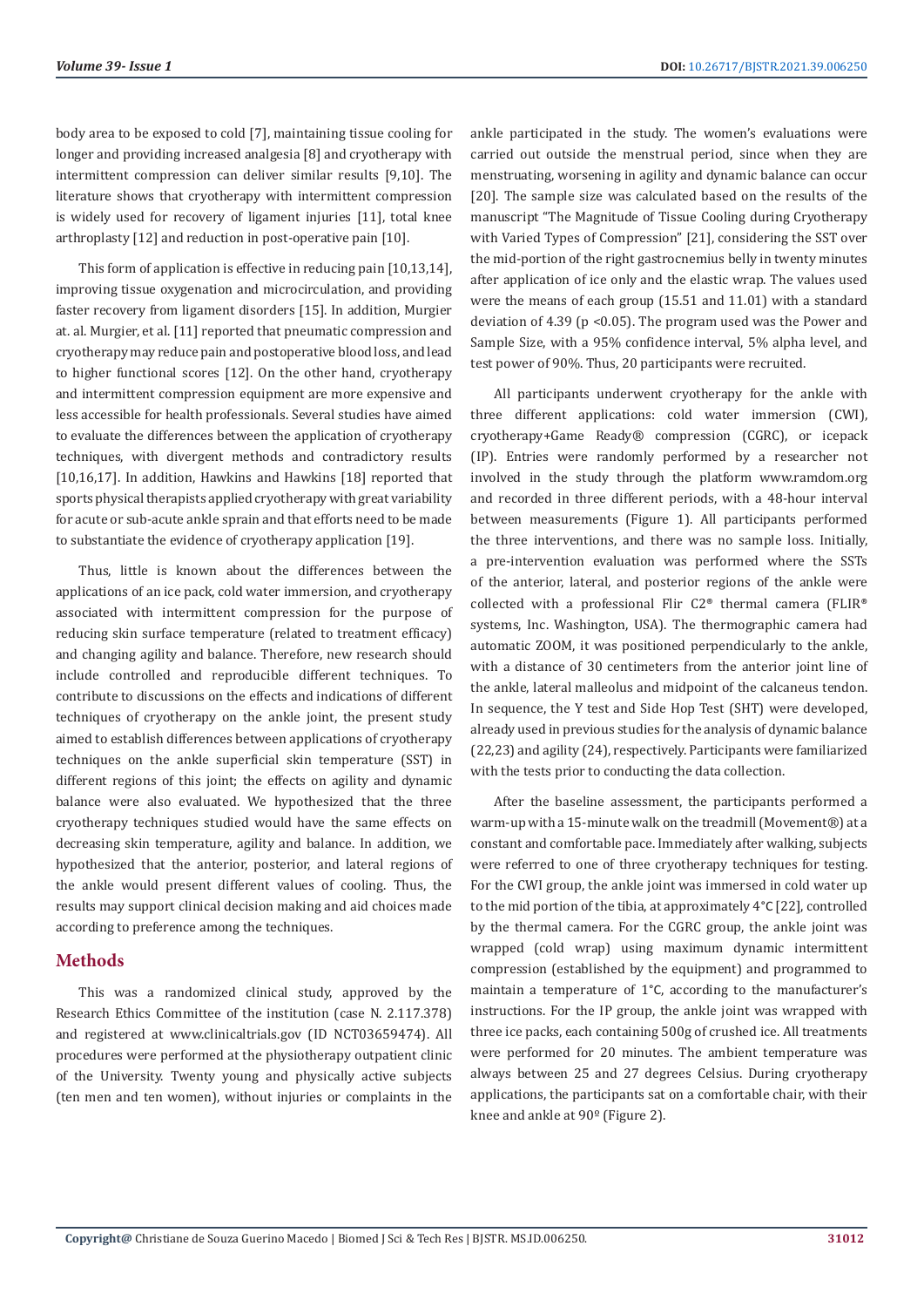

**Figure 1:** Flow chart depicting methodology for the assessments and interventions using cryotherapy.



**Figure 2:** Cryotherapy techniques.

- A. cryotherapy using cold water immersion
- B. cryotherapy + Game Ready® compression; and
- C. cryotherapy using an ice pack.

The same position was adopted for the three interventions to reduce the effects of the peripheral blood flow on the cooling and rewarming of the skin. The SST assessment was performed immediately after, 10 minutes, 20 minutes, and 30 minutes after the cryotherapy techniques. The same procedure was carried out for the functional tests. The participants attended data collection on three distinct days and were randomized into one of the three interventional groups each day. Statistical analysis was performed using SPSS software version 2.2 (SPSS Inc. Chicago, Ill, USA). The level of significance was set at 5%. The Shapiro Wilk test was used to establish the normality of the data. The values obtained were compared using a two-way repeated measure ANOVA, one-way ANOVA, and the Bonferroni post-test. To verify the effect size (d), the following formula was used: d= (x1−x2)/averages of the standard deviations (SDs), where x1 is the average of the analyzed variable in the initial assessment, and x2 is the average of the analyzed variable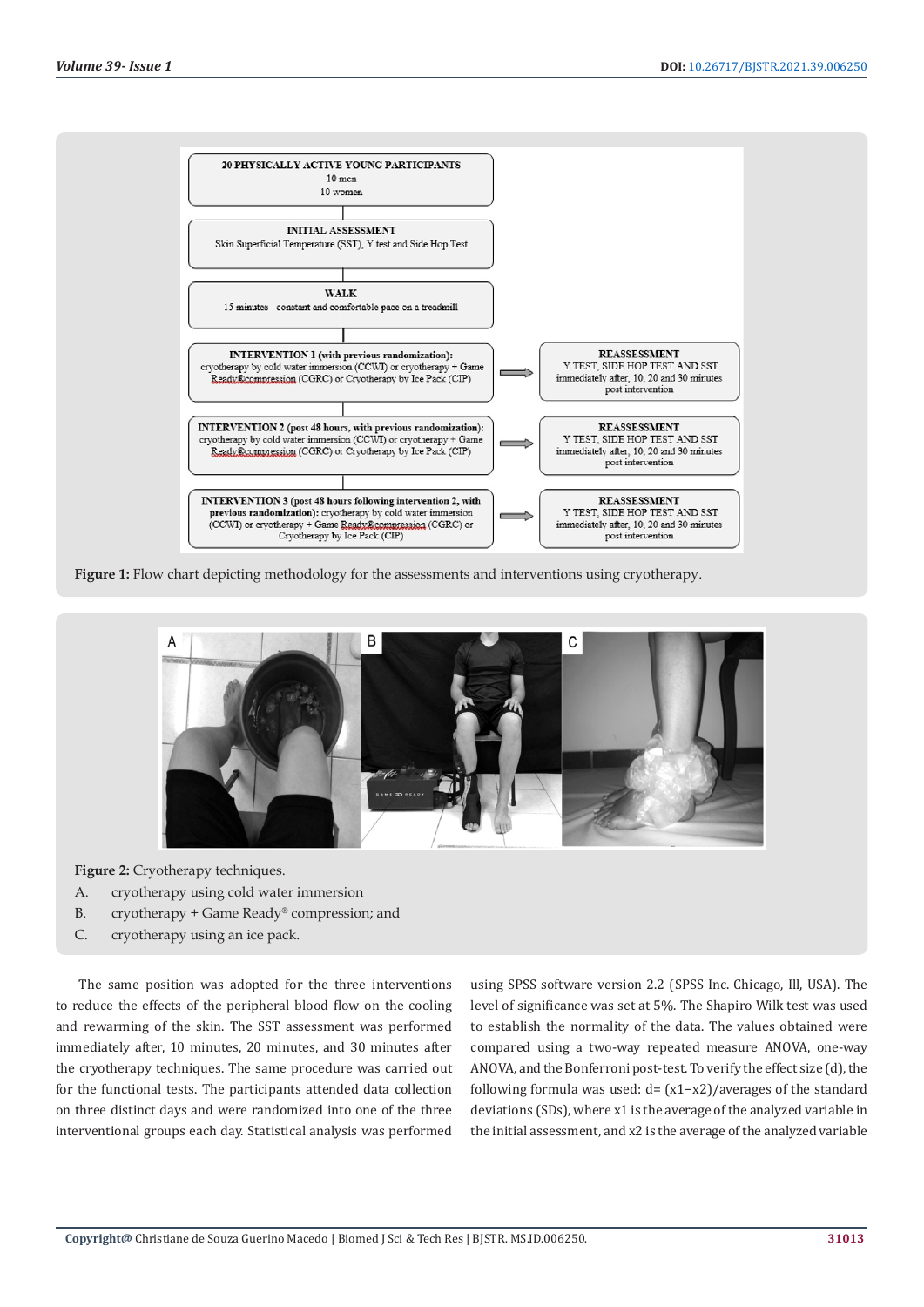in the final assessment [23]. The average of the SDs was calculated through the arithmetic mean of the standard deviations related to the initial and final assessments: (SD1+ SD2)/2. The effect size was defined as  $\leq 0.5$  representing a small effect, between >0.5 and  $\leq 0.8$ , a medium effect, and > 0.8, a large effect [23].

# **Results**

Twenty physically active subjects (10 men and 10 women) with a mean age of 21.4±1.9 years, weight of 70.7±12.4kg, and height of 1.7±0.07 meters participated in this study. The subjects engaged in physical activities (gym, soccer, running and other exercises) three to five times a week and were present at the three different

data collection moments; there were no sample losses. The three cryotherapy application techniques significantly decreased the SST in the anterior, lateral, and posterior regions of the ankle when the time periods (baseline, immediately post, post10, 20, and 30 minutes) were compared. However, the IP group showed no significant difference for cooling of the anterior region of the ankle 30 minutes after application. In addition, only the CWI group (anterior, lateral, and posterior region of the ankle) and the CGRC group(posterior region of the ankle) exhibited SST sunder 15ºC (Table 1), related to analgesic effects [24]. The comparisons between the three application techniques showed that the CWI induced lower SST values for the anterior and lateral regions of the ankle at up to 10 minutes after application.

**Table 1:** Assessment of the SST for the anterior, lateral, and posterior regions of the ankle after the application of different cryotherapy techniques.

|                           |              | <b>CWI</b>      | <b>CGRC</b>       | IP                 | $\mathbf{P}$<br>Intergroups |
|---------------------------|--------------|-----------------|-------------------|--------------------|-----------------------------|
| Anterior region<br>ankle  | Baseline     | $31.3 \pm 1.6$  | $31.9 \pm 1.9$    | $31.5 \pm 1.3$     | 0.603                       |
|                           | Immediate    | $13.6 \pm 1.9*$ | $19.3 + 4.3*$ #   | 18.7±4.2*#         | 0.000#                      |
|                           | Post 10      | 23.6±2.9*       | $26.7 \pm 2.7$ *# | $28.5 \pm 1.9$ *#  | 0.000#                      |
|                           | Post 20      | $26.9 \pm 2.9*$ | 28.2±2.9*         | $30.7 \pm 1.3* \#$ | 0.001#                      |
|                           | Post 30      | $29 \pm 3.1*$   | 29.9±2.1*         | 31±1.7#            | 0.081                       |
|                           | P intragroup | $0.000*$        | $0.000*$          | $0.000*$           |                             |
| Lateral region<br>ankle   | Baseline     | $30.4 \pm 2.2$  | $30.5 \pm 2.4$    | $30.5 \pm 2.1$     | 0.990                       |
|                           | Immediate    | $12.3 \pm 2*$   | $17.4 \pm 2.9*$ # | $21.1 \pm 3.7$ *#  | 0.000#                      |
|                           | Post 10      | $20.1 \pm 2.7*$ | $24.5 \pm 2.7$ *# | $26.6 \pm 2.3$ *#  | 0.000#                      |
|                           | Post 20      | $23.2 \pm 3*$   | $26.3 \pm 2.9*$   | $28.3 \pm 2.7$ *#  | 0.000#                      |
|                           | Post 30      | $25.2 \pm 3.7*$ | $27.8 \pm 2.4*$   | $28.5 \pm 3.2* \#$ | 0.036#                      |
|                           | P intragroup | $0.000*$        | $0.000*$          | $0.000*$           |                             |
| Posterior region<br>ankle | Baseline     | $28.4 \pm 2.2$  | $29 \pm 2.4$      | $28.3 \pm 2.1$     | 0.815                       |
|                           | Immediate    | $11.7 \pm 2.3*$ | 13.9±3.2*         | $15.5 + 4.5*$ #    | 0.000#                      |
|                           | Post 10      | $19.9 \pm 3.7*$ | $21.7 \pm 3.5*$   | $22\pm3.6*$ #      | 0.027#                      |
|                           | Post 20      | $22.4 \pm 3.7*$ | 23.8±3.1*         | $24 \pm 3.5*$      | 0.271                       |
|                           | Post 30      | $23.9 \pm 3.6*$ | 25.4±2.7*         | $25.4 \pm 3.3*$    | 0.252                       |
|                           | P intragroup | $0.000*$        | $0.000*$          | $0.000*$           |                             |

Note: SSP: superficial skin temperature. CWI: cold water immersion. CGRC: cryotherapy + Game Ready® compression. IP: Icepack. \*Significant difference between baseline and rewarming time using the same cryotherapy technique established by repeated measures ANOVA. #Results established by one-way ANOVA for comparison between groups using CWI at different moments.

Both the CWI and CGRC applied to the posterior region of the ankle were equally effective in reducing SST at 10 minutes after the intervention. However, application of CWI produced the lowest temperature in the evaluated regions, except in the posterior region immediately after the ankle was removed from immersion (Table 1). Analysis of the effect size for SST of the anterior ankle demonstrated larger effect sizes for CWI (d = 0.90) and CGRC (d  $= 0.80$ ), and a smaller effect (d  $= 0.20$ ) for IP 30-minutes after application. For the lateral and posterior regions of the ankle all the

application techniques demonstrated large effects  $(d > 0.8)$  for the reduction in SST at up to 30-minutes post-application. Functional performance based on the SHT indicated that the subjects in the CWI group performed worse immediately after application, with a significantly increased time. The subjects in the CGRC group showed improvement 30-minutesafter application, which was not expected. However, no performance differences were identified in the IP group (Table 2).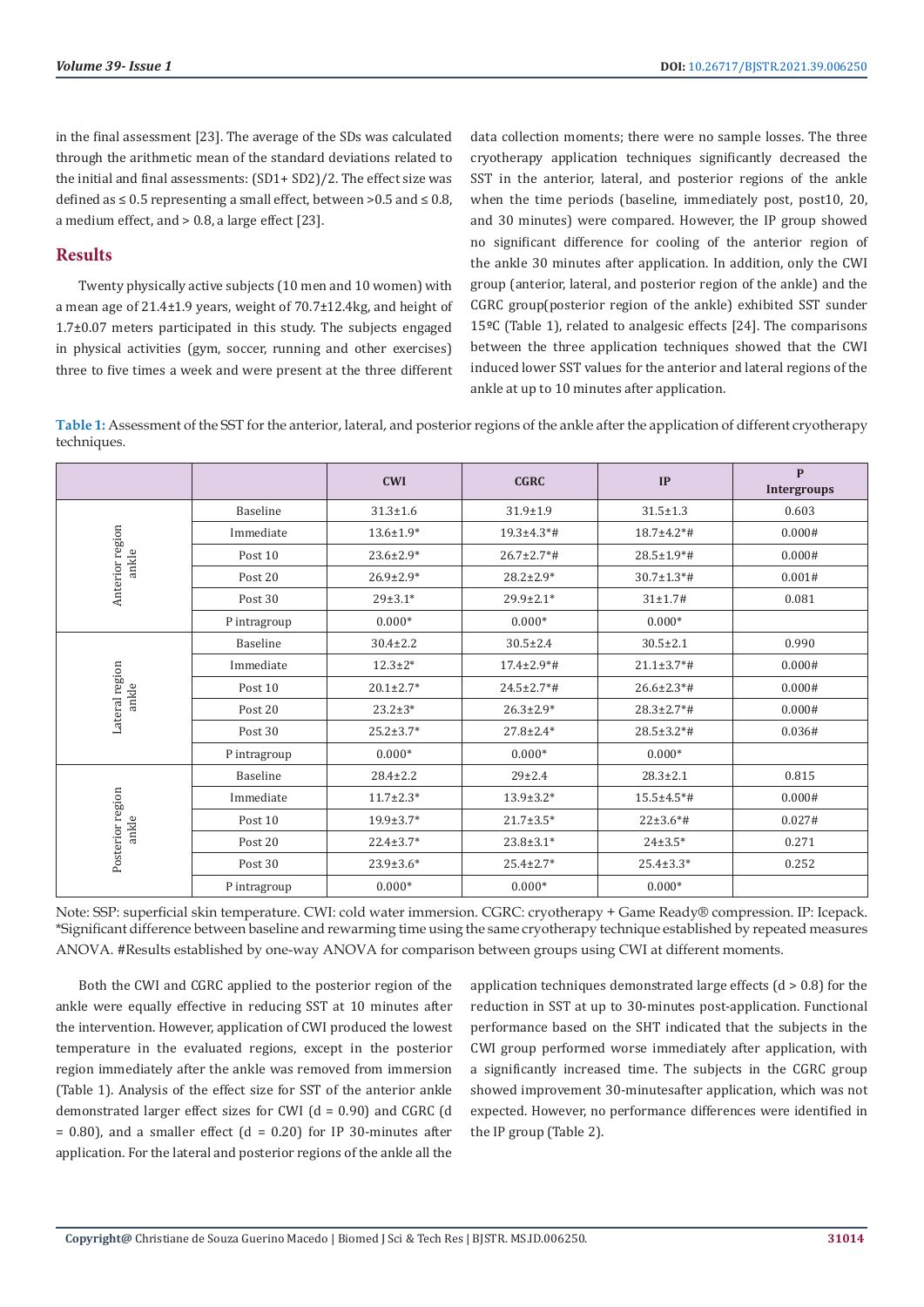In addition, subjects in the IP group, even with no performance differences in the SHT at different moments, obtained better results when compared to the CWI group. For the Y test, no significant differences were identified at any moments or between the techniques used (Table 2). For the effect size produced by the different cryotherapy techniques, the CGRC group presented a large effect  $(d = 0.8)$  between the initial assessment and after 30

minutes, with improvement in agility performance (SHT). The CWI group demonstrated a large and negative effect  $(d = 1)$  between the baseline and immediately after assessments, with worse functional performance in the same test. The results obtained in the present study demonstrated significant differences between the techniques for the reduction in SST as well as changes in agility performance of the participants.

|            |              | <b>CWI</b>     | <b>CGRC</b>    | IP               | $\mathbf P$ |
|------------|--------------|----------------|----------------|------------------|-------------|
| <b>SHT</b> | Baseline     | $3.6 \pm 0.1$  | $3.9 \pm 0.8$  | $4.0 \pm 0.8$    | 0.28        |
|            | Immediate    | $4.5 \pm 0.2*$ | $4.0 \pm 0.5$  | $3.9 \pm 0.6 \#$ | 0.03        |
|            | Post 10      | $3.6 \pm 0.1$  | $3.6 \pm 0.6$  | $3.6 \pm 0.5$    | 0.89        |
|            | Post 20      | $3.5 \pm 0.1$  | $3.5 \pm 0.6$  | $3.5 \pm 0.7$    | 0.92        |
|            | Post 30      | $3.4 \pm 0.1$  | $3.3 \pm 0.6*$ | $3.5 \pm 0.7$    | 0.58        |
|            | P intragroup | 0.00           | 0.00           | 0.19             |             |
| Y test     | Baseline     | $91.0 + 6.9$   | $89.9 \pm 5.8$ | $90.6 \pm 5.4$   | 0.85        |
|            | Immediate    | $89.8 \pm 6.8$ | $89.7 \pm 5.2$ | $89.9 \pm 5.0$   | 0.99        |
|            | Post 10      | $90.2 \pm 6.3$ | $90.8 \pm 6.3$ | $89.9 \pm 5.4$   | 0.89        |
|            | Post 20      | $90.7 \pm 5.7$ | $91.0 \pm 6.3$ | $90.0 \pm 6.0$   | 0.86        |
|            | Post 30      | $91.7 + 6.4$   | $92.1 \pm 6.3$ | $90.4 \pm 6.3$   | 0.67        |
|            | P intragroup | 0.99           | 0.73           | 0.92             |             |

**Table 2:** Functional performance in the SHT and Y tests after applying different cryotherapy techniques.

Note: SHT: Side Hop Test. CWI: cold water immersion. CGRC: cryotherapy + Game Ready® compression. IP: Ice pack. \*Significant difference between application times using the same cryotherapy technique established by repeated measures ANOVA. #Results established by one-way ANOVA for comparison between groups using CWI.

### **Discussion**

The present study showed the cooling of the anterior, lateral and posterior ankle regions, and the posterior region of the ankle showed the lowest skin surface temperature (SST). All the cryotherapy techniques analyzed significantly decreased the SST; however, local cold water immersion (CWI) was better at decreasing SST when compared to cryotherapy + Game Ready® compression (CGRC) and ice pack (IP), up to 10 minutes after the end of the applications, in all regions. The importance of analyzing SST in different regions is justified by the different sites of injury in this joint (direct trauma, ligament injuries, Achilles tendon ruptures, inflammation of burses, etc.), which may respond unequally to the application of cold. The results revealed that the three techniques of cryotherapy applications significantly decreased the SST for up to 30-minutes of rewarming. The CWI group exhibited lower SST values in the anterior and lateral regions of the ankle (approximately 15 degrees immediately after application and better values at up to 10-minutes of rewarming), which is related to a local analgesic effect through inhibiting nerve conduction velocity [25].

However, 20-minutes after application in the anterior and lateral regions of the ankle, the subjects in the CWI and CGRC groups performed better than those in the IP group, which always exhibited higher SST values. These results contradict those by Kennet, Hardaker, Hobbs, & Selfe [26] and Hawkins, Shurtz, & Spears [9] who found lower temperatures after applying a ice pack compared to compression therapy. It is believed that greater rewarming after ice pack application may have occurred due to the lack of compression and worse contact between the skin and ice [21]. The cooling of the posterior region of the ankle demonstrated lower temperatures in all the techniques used, which may be justified by the decreased blood circulation of the Achilles tendon and bursa located in the posterior region of the ankle, since the connective tissue under the skin has less blood flow than the muscles, which does not favor the reheating of this place. It is worth noting that even after 10 minutes the CWI and CGRC groups presented better cooling results.

The best results associated with CWI application can be explained by the greater cooling area of contact [7], the hydrostatic pressure that redirected the skin blood flow to the central circulation [27], and the local vasoconstriction that reduces the fluid flux into the interstitial space. The intervention with CGRC provided satisfactory results that may be related to cooling associated with compression [12]. The results achieved for the effects of cryotherapy on agility performance, evaluated by SHT, confirmed the findings of previous studies, such as those reported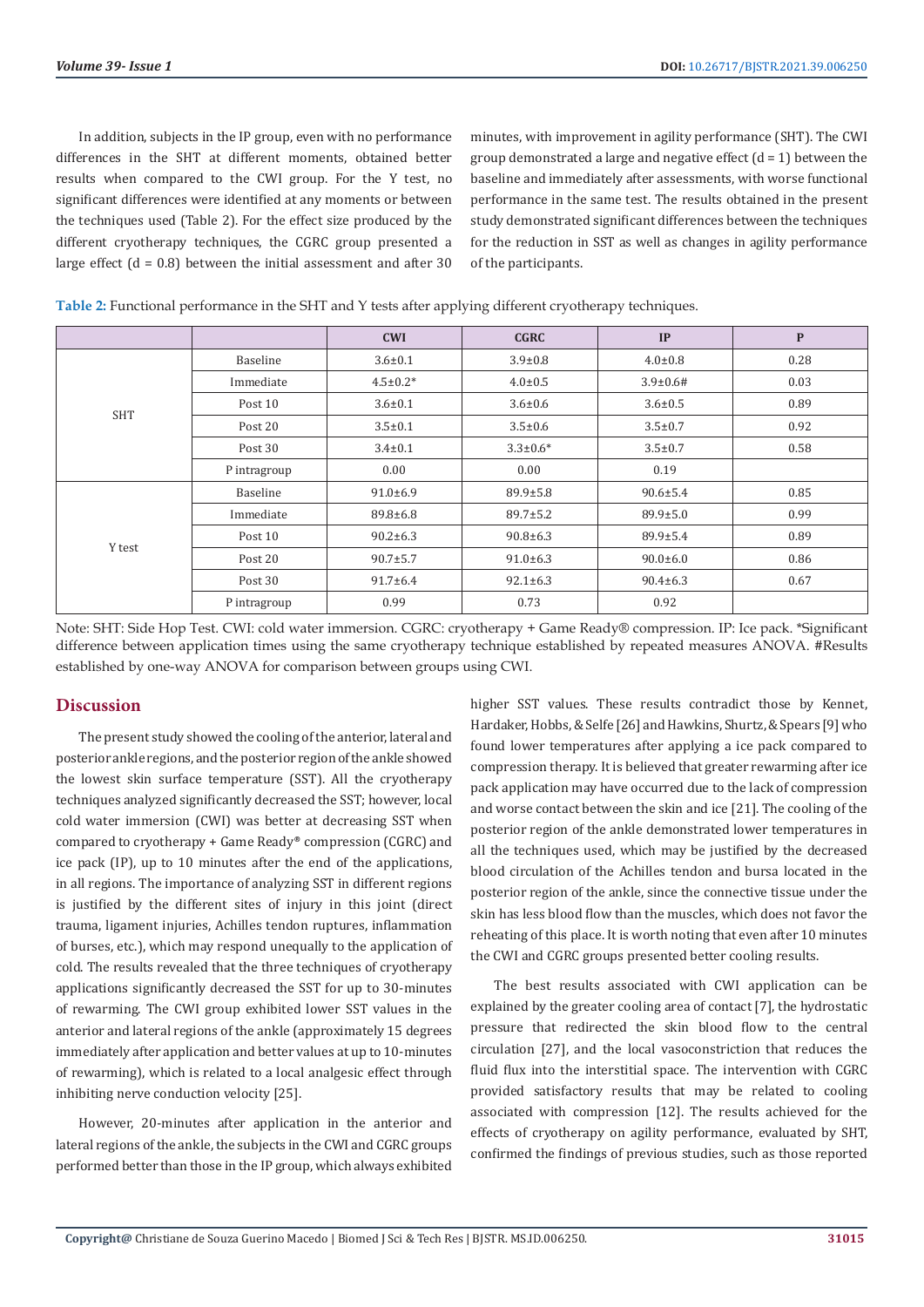by Macedo, et al. [22] and Furmanek, Słomka, & Juras [28] who showed worse functional performance immediately after CWI application. It has commonly been assumed that reduction in nerve conduction velocity may reduce the sensitivity of the afferent mechanoreceptors and the sensitivity of the muscle spindles with less afferent sensory information, causing damage to both the neuromuscular control and functional performance [4,25,29].

Moreover, Kilby, Molenaar, & Newell [30] and Oba, et al. [31] highlighted that the ankle joint capsule is more superficial than the majority of joints, and therefore, the receptors may be more influenced by cryotherapy application. However, after 10-minutes rewarming following CWI and at all intervention moments after CGRC and IP application, the agility performance returned to baseline values, which should be considered for the planning of physical and functional activities, training,and even for the return to sport after cryotherapy. These findings agree with those of Williams, Miller, Sebastianelli, & Vairo Williams, et al. [32] who reported that a 15-minute application of crushed ice on the ankle was not able to change the function of joint receptors. Finally, the Y test did not demonstrate any change after the application of the cryotherapy techniques, which may have occurred because this is a simple and easy test for young and healthy individuals, such as the participants of this study. Thus, we can infer that CWI was the best technique to reduce SST, followed by CGRC, and the IP provided the worst cooling.

This finding is important for clinical practice, since CWI application is widely used, low cost, and produced better results for the variables analyzed. For the posterior region of the ankle, CWI and CGRC were similar in cooling, and even at high cost the CGRC is an appropriate choice and can be used according to the preference of the physiotherapist or the patient. In addition, 10 minutes after the application of CWI, agility is worse and greater care must be taken. As limitations of this study it should be pointed out that healthy individuals were evaluated, intramuscular temperature analysis would be more reliable regarding the application of these techniques, and a force platform would be more appropriate to evaluate balance. Further research should complement the results obtained in this study.

### **Conclusion**

The present study concluded that there is a difference in the application of the three cryotherapy techniques. The applications of CWI and CGRC were more effective in cooling and maintaining lower SST of the ankle. These two modalities should be the preferred treatment options for the anterior, lateral, and posterior regions of the ankle. CWI reduced agility performance at up to 10 minutes after cooling. Dynamic balance was not altered by any of the cryotherapy techniques tested. Ethics Committee of the State

University of Londrina (UEL), Londrina, Paraná (Opinion No. 2.117.378). Clinical Trials (NCT03659474).

# **Conflict of Interest**

## None.

Abstract published in Physical Therapy in Sport 31 (2018) e2, as an award-winning paper at the VI INTERNATIONAL CONGRESS OF THE NATIONAL SOCIETY OF SPORTS PHYSIOTHERAPY (SONAFE) - Brazil.

### **Acknowledgement**

- Brazilian National Council for Scientific and Technological Development (CNPQ)
- Coordination for the Improvement of Higher Education Personnel (*CAPES*).

# **Funding Statement**

No funding.

#### **References**

- 1. [Lin S, Xie J, Yao X, Dai Z, Wu W \(2018\) The Use of Cryotherapy for the](https://pubmed.ncbi.nlm.nih.gov/29685558/) [Prevention of Wound Complications in the Treatment of Calcaneal](https://pubmed.ncbi.nlm.nih.gov/29685558/) [Fractures. The Journal of Foot and Ankle Surgery 57\(3\): 436-439.](https://pubmed.ncbi.nlm.nih.gov/29685558/)
- 2. [Gillette CM, Merrick MA \(2018\) The Effect of Elevation on Intramuscular](https://pubmed.ncbi.nlm.nih.gov/28872444/) [Tissue Temperatures. Journal of Sport Rehabilitation 27\(6\): 526-529.](https://pubmed.ncbi.nlm.nih.gov/28872444/)
- 3. [Ostrowski J, Purchio A, Beck M, Leisinger J, Tucker M, et al. \(2018\)](https://pubmed.ncbi.nlm.nih.gov/28422604/) [Examination of Intramuscular and Skin Temperature Decreases](https://pubmed.ncbi.nlm.nih.gov/28422604/) [Produced by the Power Play Intermittent Compression Cryotherapy.](https://pubmed.ncbi.nlm.nih.gov/28422604/) [Journal of Sport Rehabilitation 27\(3\): 244-248.](https://pubmed.ncbi.nlm.nih.gov/28422604/)
- 4. [Houten D, Cooper D \(2017\) How does cryotherapy effect ankle](https://pubmed.ncbi.nlm.nih.gov/28952410/) [proprioception in healthy individuals? Somatosensory and Motor](https://pubmed.ncbi.nlm.nih.gov/28952410/) [Research 34\(3\): 158-171.](https://pubmed.ncbi.nlm.nih.gov/28952410/)
- 5. [Herrera E, Sandoval MC, Camargo DM, Salvini TF \(2010\) Motor and](https://pubmed.ncbi.nlm.nih.gov/20185615/) [Sensory Nerve Conduction Are Affected Differently by Ice Pack, Ice](https://pubmed.ncbi.nlm.nih.gov/20185615/) [Massage, and Cold Water Immersion. Physical Therapy 90\(4\): 581-591.](https://pubmed.ncbi.nlm.nih.gov/20185615/)
- 6. [Hunter EJ, Ostrowski J, Donahue M, Crowley C, Herzog V \(2016\) Effect](https://pubmed.ncbi.nlm.nih.gov/25611339/) [of salted ice bags on surface and intramuscular tissue cooling and](https://pubmed.ncbi.nlm.nih.gov/25611339/) [rewarming rates. Journal of Sport Rehabilitation 25\(1\): 70-76.](https://pubmed.ncbi.nlm.nih.gov/25611339/)
- 7. [Santos VB da C, Cardoso, C dos S, Figueiredo CP, Macedo, C de S G \(2015\)](https://www.scielo.br/j/fm/a/9WBNXgkVsYWGdpK37sDxFzs/?lang=en) [Effect of cryotherapy on the ankle temperature in athletes: ice pack and](https://www.scielo.br/j/fm/a/9WBNXgkVsYWGdpK37sDxFzs/?lang=en) [cold water immersion Fisioterapia Em Movimento 28\(1\): 23-30.](https://www.scielo.br/j/fm/a/9WBNXgkVsYWGdpK37sDxFzs/?lang=en)
- 8. [Love HN, Pritchard KA, Hart JM, Saliba SA \(2013\) Cryotherapy Effects,](https://journals.humankinetics.com/view/journals/ijatt/18/5/article-p22.xml) [Part 1: Comparison of Skin Temperatures and Patient-Reported](https://journals.humankinetics.com/view/journals/ijatt/18/5/article-p22.xml) [Sensations for Different Modes of Administration. International Journal](https://journals.humankinetics.com/view/journals/ijatt/18/5/article-p22.xml) [of Athletic Therapy and Training 18\(5\): 22-30.](https://journals.humankinetics.com/view/journals/ijatt/18/5/article-p22.xml)
- 9. [Hawkins J, Shurtz J, Spears C \(2012a\) Traditional Cryotherapy](https://www.scitechnol.com/2324-9080/2324-9080-1-101.pdf) [Treatments are More Effective than Game Ready](https://www.scitechnol.com/2324-9080/2324-9080-1-101.pdf)® on Medium Setting [at Decreasing Sinus Tarsi Tissue Temperatures in Uninjured Subjects.](https://www.scitechnol.com/2324-9080/2324-9080-1-101.pdf) [Journal of Athletic Enhancement 1\(2\): 2-6.](https://www.scitechnol.com/2324-9080/2324-9080-1-101.pdf)
- 10. [Kraeutler MJ, Reynolds KA, Long C, McCarty EC \(2015\) Compressive](https://pubmed.ncbi.nlm.nih.gov/25825138/) [cryotherapy versus ice-a prospective, randomized study on](https://pubmed.ncbi.nlm.nih.gov/25825138/) [postoperative pain in patients undergoing arthroscopic rotator cuff](https://pubmed.ncbi.nlm.nih.gov/25825138/) [repair or subacromial decompression. Journal of Shoulder and Elbow](https://pubmed.ncbi.nlm.nih.gov/25825138/) [Surgery 24\(6\): 854-859.](https://pubmed.ncbi.nlm.nih.gov/25825138/)